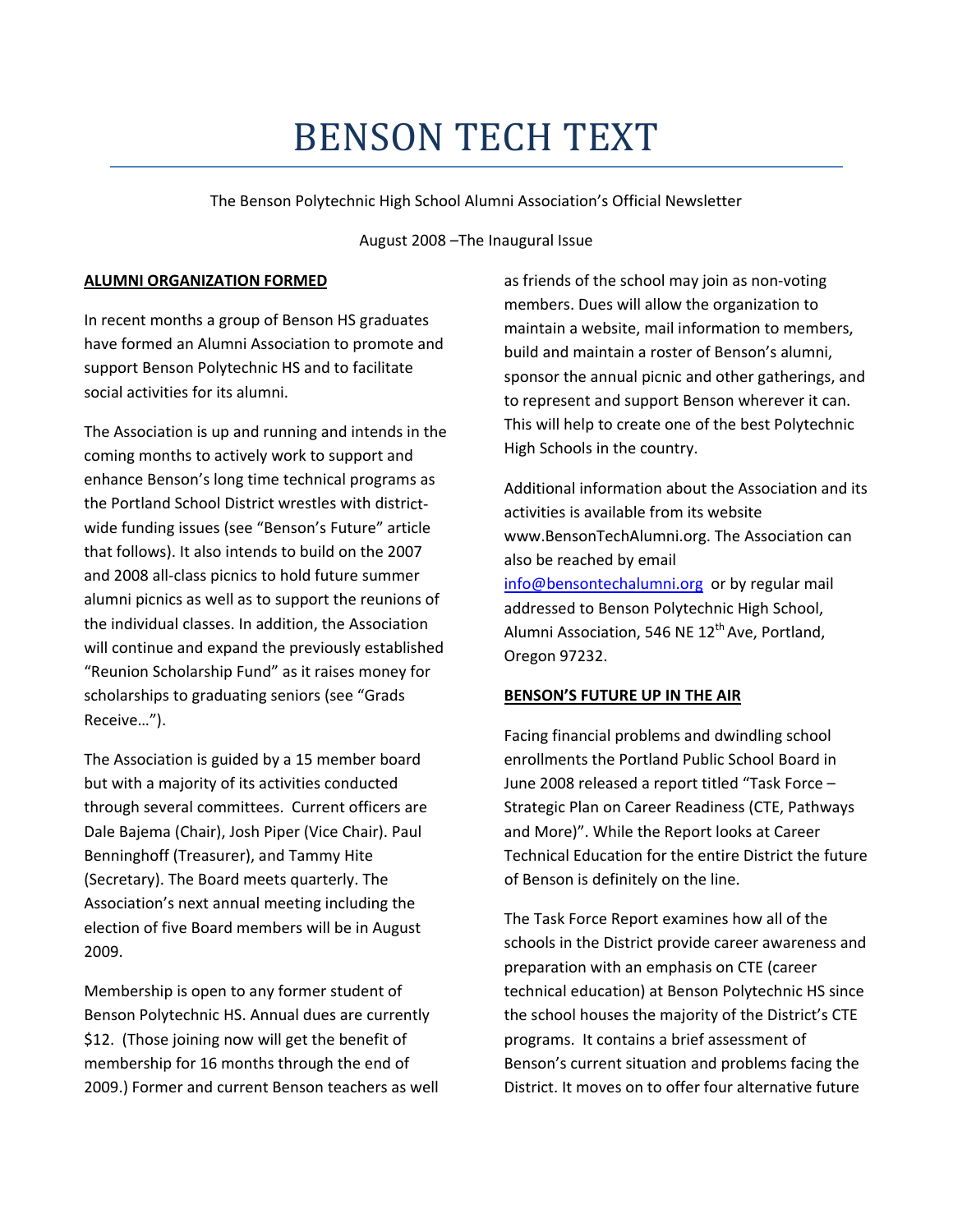models for CTE among the District's high schools. In simple terms:

Model A – Benson would become an Advanced Learning Center offering CTE for  $11<sup>th</sup>$  and  $12<sup>th</sup>$ graders who would attend half days while going to their neighborhood schools the rest of the day.

Model B – Benson would provide selected CTE (the other HS would offer other alternative CTE programs) to  $9^{th}$ -12<sup>th</sup> graders who would attend full time. (This option is what Benson is now.)

Model C – Benson would become an Advance Learning Center for all of the District's CTE programs for  $11^{th}$ - $12^{th}$  graders who would attend full time.

Model D – Benson would be slightly restructured so that the  $9^{th}$  -10<sup>th</sup> graders would divide their time between core HS classes and career exploration and the  $11^{th}$ - $12^{th}$  graders would spend half time at Benson in technical career preparation classes and other half in on‐line learning, Portland Community College classes or in internships.

The Oregonian printed an article on July 12, 2008 titled "Benson High School at a Crossroads" that further describes the report and situation at Benson. This can be found on [www.Oregonlive.com](http://www.oregonlive.com/)

It is expected the School Board will make a decision on Benson's future this fall or early 2009.The Benson Alumni Association intends to actively work independently and with other groups studying the options with the hope of influencing the Board's decision.

While the Association remains open to all ideas it is inclined at this time towards the option of continuing Benson as a 4 year polytechnic HS but with a major enhancement of its programs and capabilities. The Association believes that through Benson's graduates and their connections in many of Portland's business and technical organizations additional support and resources can be mobilized to build an even better Benson for the  $21<sup>st</sup>$  Century.

The Alumni Association has established a Benson Long Term Development Committee to address the issue. Given the School Board's timeline, the committee would like input as soon as possible from anyone interested in Benson's future. If you are interested in being a part of the committee or have a suggestion, please contact the Association at [info@bensontechalumni.org](mailto:info@bensontechalumni.org) or call Dale Bajema at 360/576‐4872.

# **CLASS OF 2008 RECEIVE DIPLOMAS**

On June 3<sup>rd</sup> another class of Benson seniors received diplomas in Commencement ceremonies held at Memorial Coliseum.

The Benson Alumni Association salutes the academic and extracurricular accomplishments of those graduates, and welcomes them into the proud ranks of the thousands of Benson graduates before them. In recognition of their accomplishments the Association is offering free membership through December 2009 to all 2008 graduates that apply before March 1, 2009.

#### **GRADS RECEIVE ALUMNI SCHOLARSHIPS**

Two graduating Benson seniors, Tony Chen and Tenzin Paylon were given scholarships from the Benson Polytechnic High School Reunion Scholarship Fund this past June. The Fund established by a group of Benson alumni has granted 43 scholarships since 1991. Both Tony and Tenzin will be going to Portland Community College this fall.

The tax exempt "Reunion Scholarship Fund" was established in 1991 by the Classes of 1939, 1940 and 1941 who had a joint reunion and had money left over. In successive years an annual fund raising campaign added to the original amount that has been invested in the Oregon Community Foundation. The Fund now has over \$85,000 allowing it to award 2 or more scholarships from the annual interest. Keeping with Benson's technical traditions the Fund has targeted students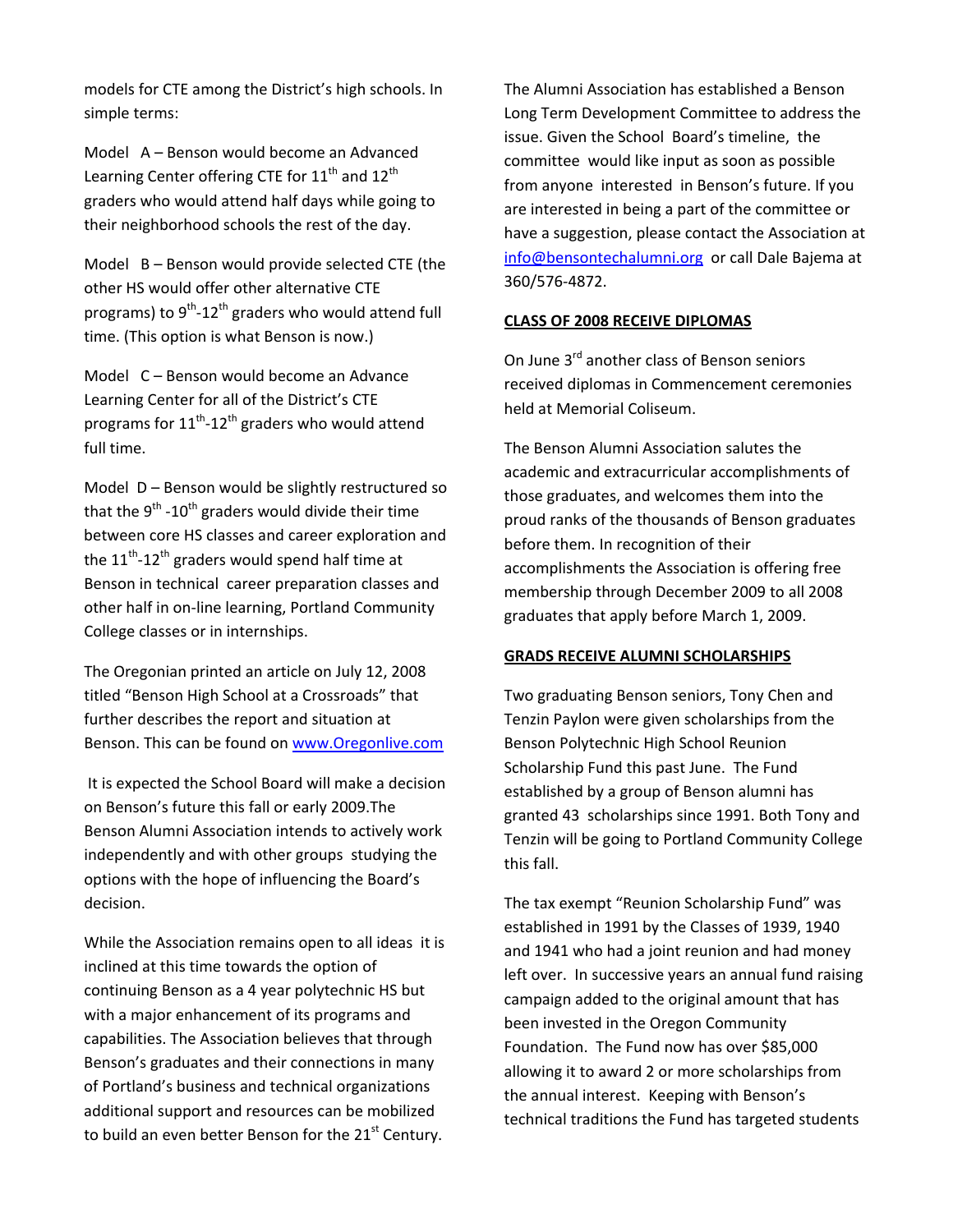planning to attend technical schools, community colleges, or entering an apprentice program.

The recently formed Benson Alumni Association will henceforth provide an organizational home for the "Reunion Scholarship Fund". However, the scholarship contributions and the related endowed funds will be kept strictly separated.

It is expected that the 2008 request for contributions will be mailed out in October. To make an early contribution or for additional information contact Don LaBarre at 360/944‐8983 or [dondee3211@msn.com](mailto:dondee3211@msn.com).

# **WEBSITE UNDER CONSTRUCTION**

The Alumni Association is in the process of building a website at [www.BensonTechAlumni.org](http://www.bensontechalumni.org/) that will be running in late August describing the organization and its functions, a membership application form, and the newsletter. As the fall progresses the website will be expanded to include updated newsletters, athletic schedules (and scores) and other Benson events and activities, upcoming reunions, minutes of the Association's meetings, and updates on the organization's various activities including its efforts concerning Benson's future.

The website will increasingly be the Alumni Association's primary means of communicating with its members as is fitting for the alumni of a polytechnic high school in the  $21<sup>st</sup>$  century. However, paper copies of the website information will be made available to members without electronic access by writing to the Association at the address above in "Alumni Org…"

#### **VOLUNTEERS NEEDED**

Most of the work of the Benson Polytechnic HS Alumni Association is done through its standing and special committees. These include Membership, Communications, Finance, and the Reunion Scholarship Fund committees.

The Association intends this fall to actively engage in the public discussion of the future of Benson Polytechnic HS. A special committee has been formed to lead that effort. The Association would appreciate ideas, assistance and support of anyone interested in Benson's future.

Help is also needed in the continued development and support of what is hoped to be the best alumni website in the country.

To volunteer for any of the above contact the Association via mail [info@bensontechalumn.org](mailto:info@bensontechalumn.org)

## **FALL ATHELETIC SCHEDULES ANNOUNCED**

For the rest of the schedules below, other Fall sports, and for the junior varsity and freshman schedules see our website or contact Benson's Athletic Department at 503/916‐5100.

## *Men's Football ‐‐ Varsity*

| Roosevelt<br>Aug 28 | @Cleveland | 5:00 |
|---------------------|------------|------|
| Sept 5 St. Helens   | Away       | 7:00 |
| Sept 12 Parkrose    | Away       | 7:00 |
| Sept 19 Cleveland   | Away       | 7:00 |
| Lincoln***<br>Oct 3 | Away       | 7:00 |

\*\*\* Benson's Homecoming Game

### *Women's Volleyball –Varsity*

| Sept 4        | Beaverton                         | Away | TBA  |
|---------------|-----------------------------------|------|------|
| Sept 6        | Southridge Tournament<br>8:00(am) |      | Away |
| Sept 9 Sunset |                                   | Home | 6:30 |
| Sept 13 Aloha |                                   | Away | 6:30 |